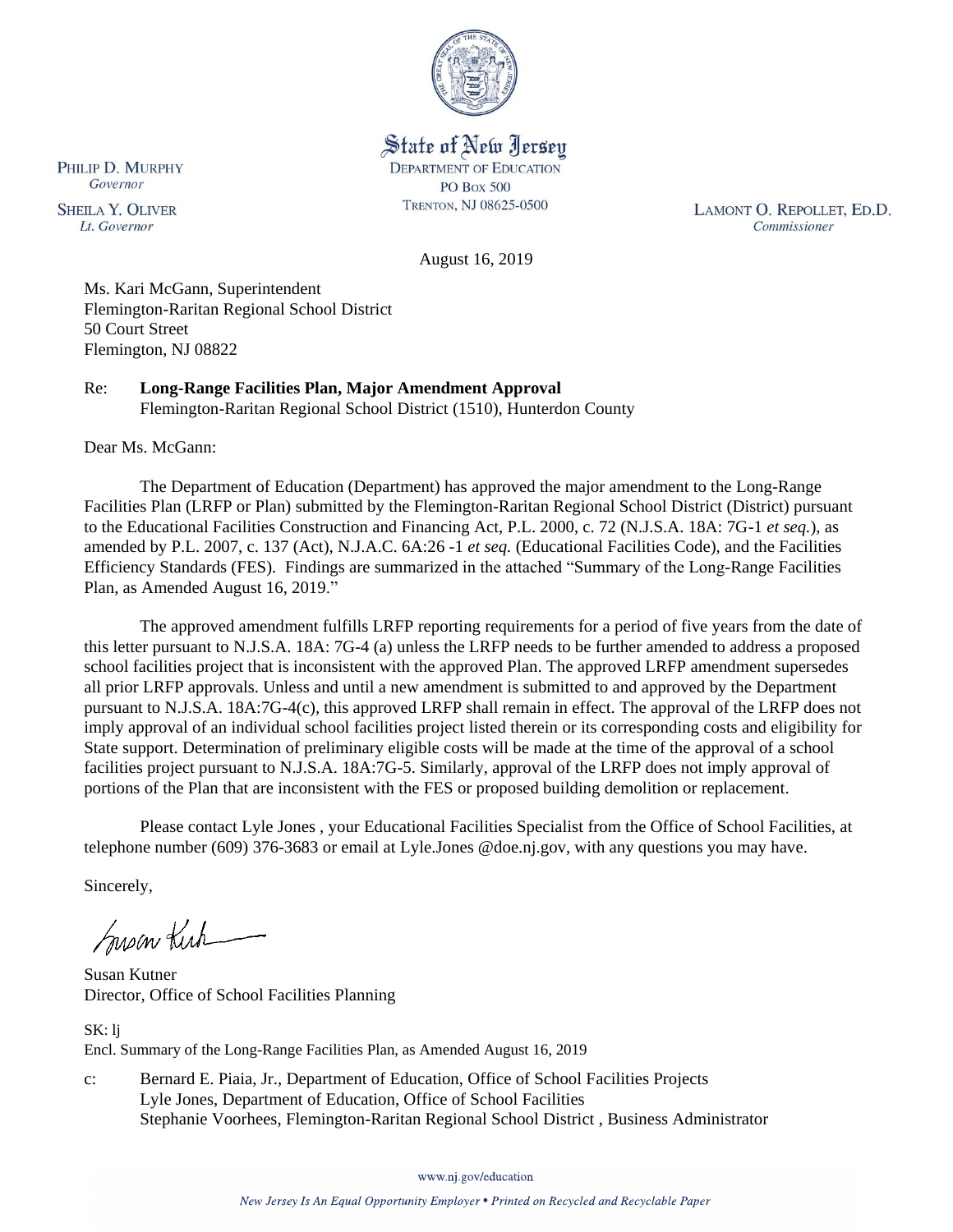# **Flemington-Raritan Regional School District (1510) Summary of the Long-Range Facilities Plan, as Amended August 16, 2019**

The Department of Education (Department) has completed its review of the major amendment to the Long-Range Facilities Plan (LRFP or Plan) submitted by the Flemington-Raritan Regional School District (District) pursuant to the Educational Facilities Construction and Financing Act, P.L. 2000, c. 72 (N.J.S.A. 18A: 7G-1 *et seq.*), as amended by P.L. 2007, c. 137 (Act), N.J.A.C. 6A:26-1 et seq. (Educational Facilities Code), and the Facilities Efficiency Standards (FES).

The following provides a summary of the District's approved amended LRFP. The summary is based on the standards set forth in the Act, the Educational Facilities Code, the FES, District-reported information in the Department's LRFP reporting system, and supporting documentation. The referenced reports in *italic* text are standard reports available on the Department's LRFP website.

### **1. Inventory Overview**

The District is classified as a Regular Operating District (ROD) for funding purposes. It provides services for students in grades PK-8.

The District identified existing and proposed schools, sites, buildings, rooms, and site amenities in its LRFP. Table 1 lists the number of existing and proposed district schools, sites, and buildings. Detailed information can be found in the *School Asset Inventory Report* and the *Site Asset Inventory Report.*

**As directed by the Department, school facilities projects that have received initial approval by the Department and have been approved by the voters, if applicable, are represented as "existing" in the LRFP.** Approved projects that include new construction and/or the reconfiguration/reassignment of existing program space are as follows: n/a.

### **Table 1: Number of Schools, School Buildings, and Sites**

|                                              | <b>Existing</b> | <b>Proposed</b> |
|----------------------------------------------|-----------------|-----------------|
| Number of Schools (assigned DOE school code) |                 |                 |
| Number of School Buildings <sup>1</sup>      | 13              | 13              |
| Number of Non-School Buildings <sup>2</sup>  |                 |                 |
| Number of Vacant Buildings                   |                 |                 |
| Number of Sites                              |                 |                 |

*1 Includes district-owned buildings and long-term leases serving students in district-operated programs 2 Includes occupied district-owned buildings not associated with a school, such as administrative or utility buildings*

Based on the existing facilities inventory submitted by the District:

- **•** Schools using leased buildings (short or long-term):  $n/a$
- Schools using temporary classroom units (TCUs), excluding TCUs supporting construction: n/a
- $\blacksquare$  Vacant/unassigned school buildings:  $n/a$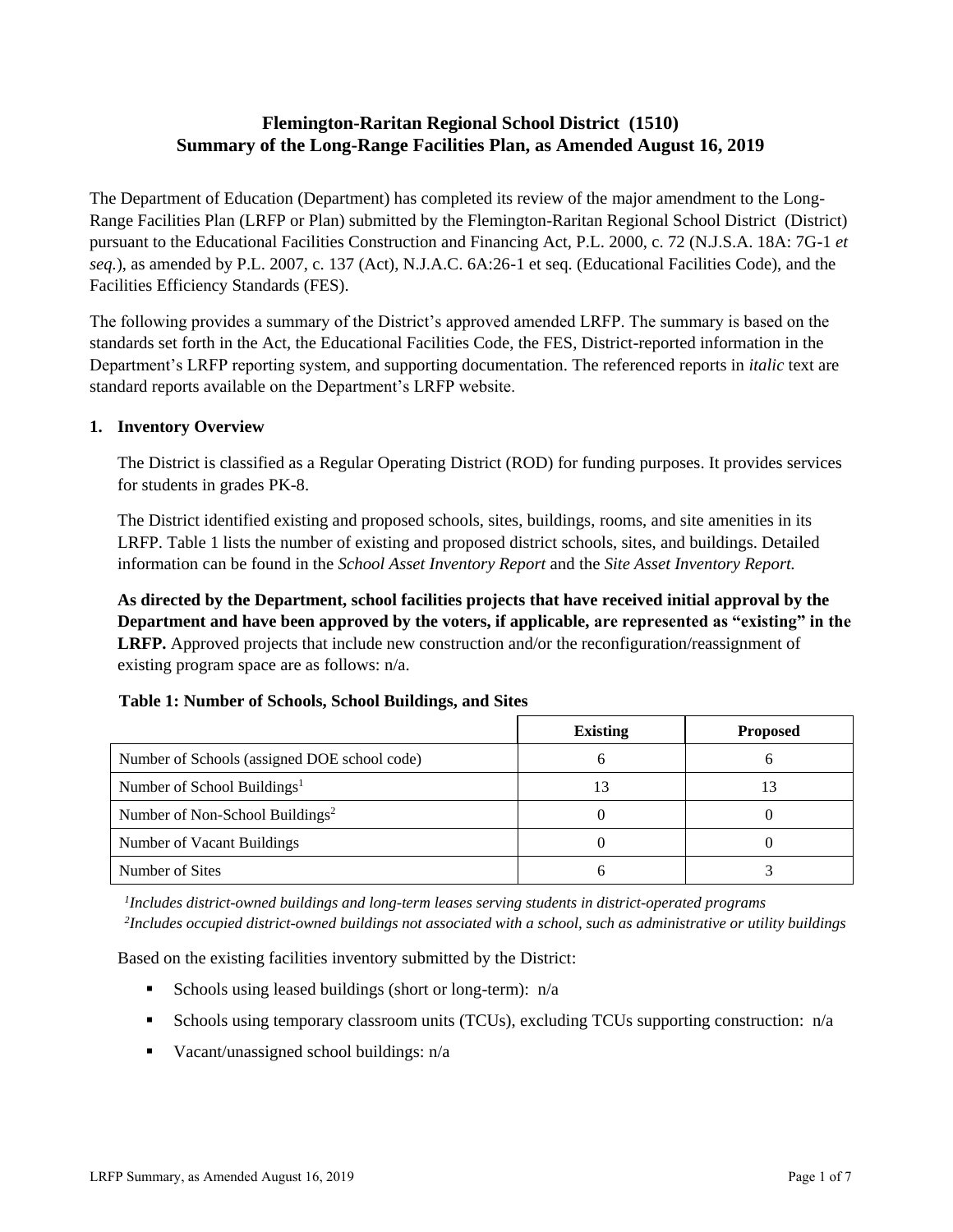**FINDINGS** The Department has determined that the proposed inventory is adequate for approval of the District's LRFP amendment. However, the LRFP determination does not imply approval of an individual school facilities project listed within the LRFP; the District must submit individual project applications for project approval.

## **2. District Enrollments**

The District determined the number of students, or "proposed enrollments," to be accommodated for LRFP planning purposes on a district-wide basis and in each school.

The Department minimally requires the submission of a standard cohort-survival projection using historic enrollment data from the Application for School State Aid (ASSA) or NJ Smart. The cohort-survival method projection method forecasts future students based upon the survival of the existing student population as it moves from grade to grade. A survival ratio of less than 1.00 indicates a loss of students, while a survival ratio of more than 1.00 indicates the class size is increasing. For example, if a survival ratio tracking first to second grade is computed to be 1.05, the grade size is increasing by 5% from one year to the next. The cohort-survival projection methodology works well for communities with stable demographic conditions. Atypical events impacting housing or enrollments, such as an economic downturn that halts new housing construction or the opening of a charter or private school, typically makes a cohort-survival projection less reliable.

### **Proposed enrollments are based on a standard cohort-survival enrollment projection.**

Adequate supporting documentation was submitted to the Department to justify the proposed enrollments. Table 2 provides a comparison of existing and projected enrollments. All totals include special education students.

| <b>Grades</b>                | <b>Existing Enrollments</b><br>2018-2019 | <b>District Proposed Enrollments</b><br>2023-2024 |
|------------------------------|------------------------------------------|---------------------------------------------------|
| PK (excl. private providers) | 16                                       | 20                                                |
| Grades K-5                   | 1,880                                    | 1,922                                             |
| Grades 6-8                   | 1,165                                    | 997                                               |
| Grades 9-12                  |                                          |                                                   |
| <b>Totals K-12</b>           | 3,061                                    | 2,939                                             |

### **Table 2: Enrollments**

**FINDINGS** The Department has determined the District's proposed enrollments to be acceptable for approval of the District's LRFP amendment. The Department will require a current enrollment projection at the time an application for a school facilities project is submitted incorporating the District's most recent enrollments in order to verify that the LRFP's planned capacity is appropriate for the updated enrollments.

## **3. District Practices Capacity**

Based on information provided in the room inventories, *District Practices Capacity* was calculated for each school building to determine whether adequate capacity is proposed for the projected enrollments based on district scheduling and class size practices. The capacity totals assume instructional buildings can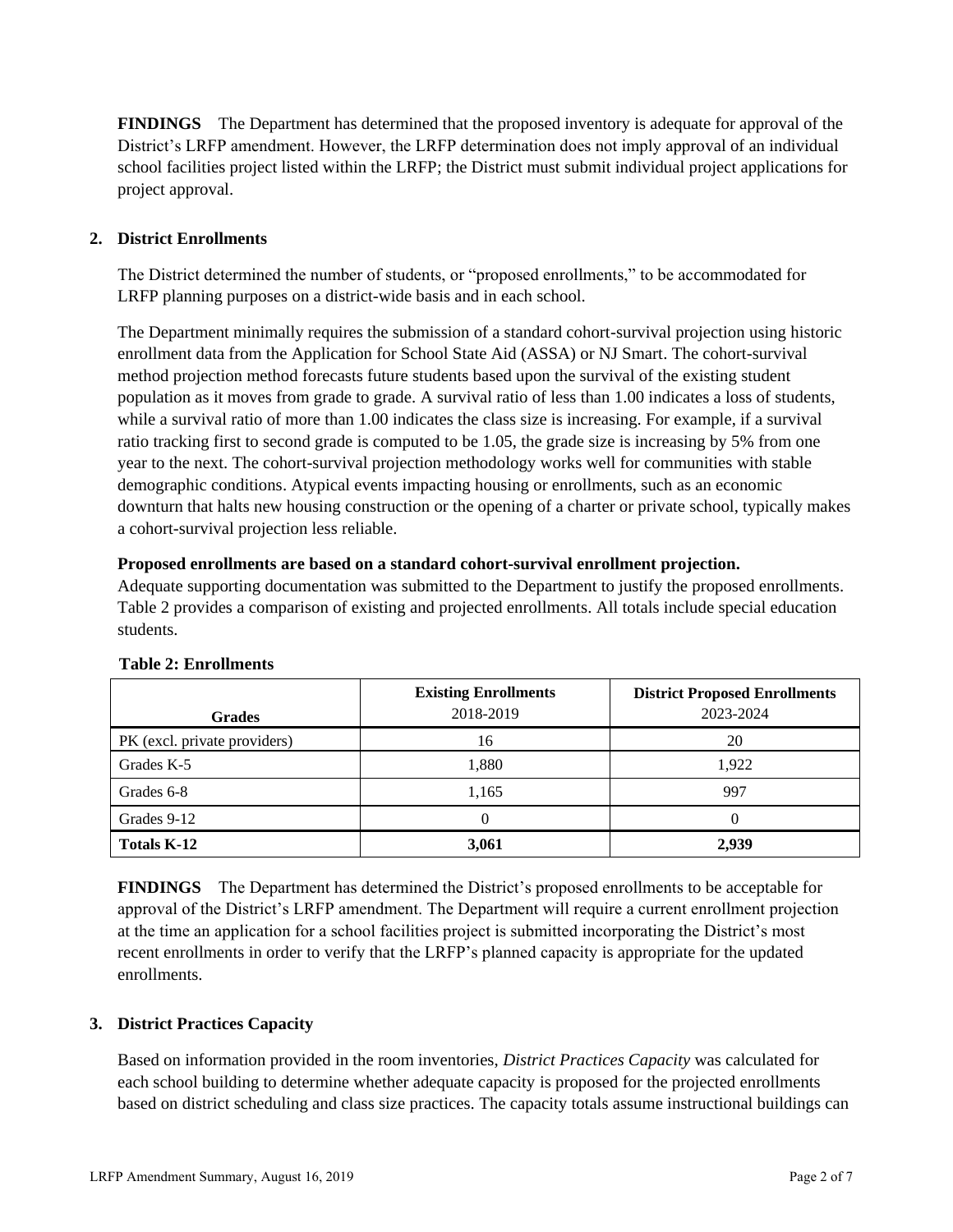be fully utilized regardless of school sending areas, transportation, and other operational issues. The calculations only consider district-owned buildings and long-term leases; short term leases and temporary buildings are excluded. A capacity utilization factor of 90% for classrooms serving grades K-8 and 85% for classrooms serving grades 9-12 is applied in accordance with the FES. No capacity utilization factor is applied to preschool classrooms.

In certain cases, districts may achieve adequate District Practices Capacity to accommodate enrollments but provide inadequate square feet per student in accordance with the FES, resulting in educational adequacy issues and "Unhoused Students." Unhoused students are considered in the "Functional Capacity" calculations used to determine potential State support for school facilities projects and are analyzed in Section 4.

Table 3 provides a summary of proposed enrollments and existing and proposed District-wide capacities. Detailed information can be found in the LRFP website reports titled *FES and District Practices Capacity Report, Existing Rooms Inventory Report, and Proposed Rooms Inventory Report.*

| <b>Grades</b>          | <b>Proposed</b><br><b>Enrollments</b> | <b>Existing</b><br><b>District</b><br><b>Practices</b><br>Capacity | <b>Existing</b><br>Deviation* | <b>Proposed</b><br><b>District</b><br><b>Practices</b><br>Capacity | <b>Proposed</b><br>Deviation* |
|------------------------|---------------------------------------|--------------------------------------------------------------------|-------------------------------|--------------------------------------------------------------------|-------------------------------|
| Elementary (PK-5)      | 1,942                                 | 1,980.07                                                           | 58.07                         | 1.999.43                                                           | 77.43                         |
| Middle $(6-8)$         | 997                                   | 1.022.88                                                           | 25.88                         | 1003.52                                                            | 6.52                          |
| High $(9-12)$          | $\Omega$                              | 0.00                                                               | 0.00                          | 0.00                                                               | 0.00                          |
| <b>District Totals</b> | 2,940                                 | 3,002.95                                                           | 83.95                         | 3,002.95                                                           | 83.95                         |

**Table 3: District Practices Capacity Analysis**

*\* Positive numbers signify surplus capacity; negative numbers signify inadequate capacity. Negative values for District Practices capacity are acceptable for approval if proposed enrollments do not exceed 100% capacity utilization.*

Considerations:

- Based on the proposed enrollments and existing room inventories, the District is projected to have inadequate capacity for the following grade groups, assuming all school buildings can be fully utilized: n/a
- Adequate justification has been provided by the District if the proposed capacity for a school significantly deviates from the proposed enrollments. Generally, surplus capacity is acceptable for LRFP approval if additional capacity is not proposed through new construction.

**FINDINGS**The Department has determined that proposed District capacity, in accordance with the proposed enrollments, is adequate for approval of the District's LRFP amendment. The Department will require a current enrollment projection at the time an application for a school facilities project is submitted, incorporating the District's most recent Fall Enrollment Report, in order to verify that the LRFP's planned capacity meets the District's updated enrollments.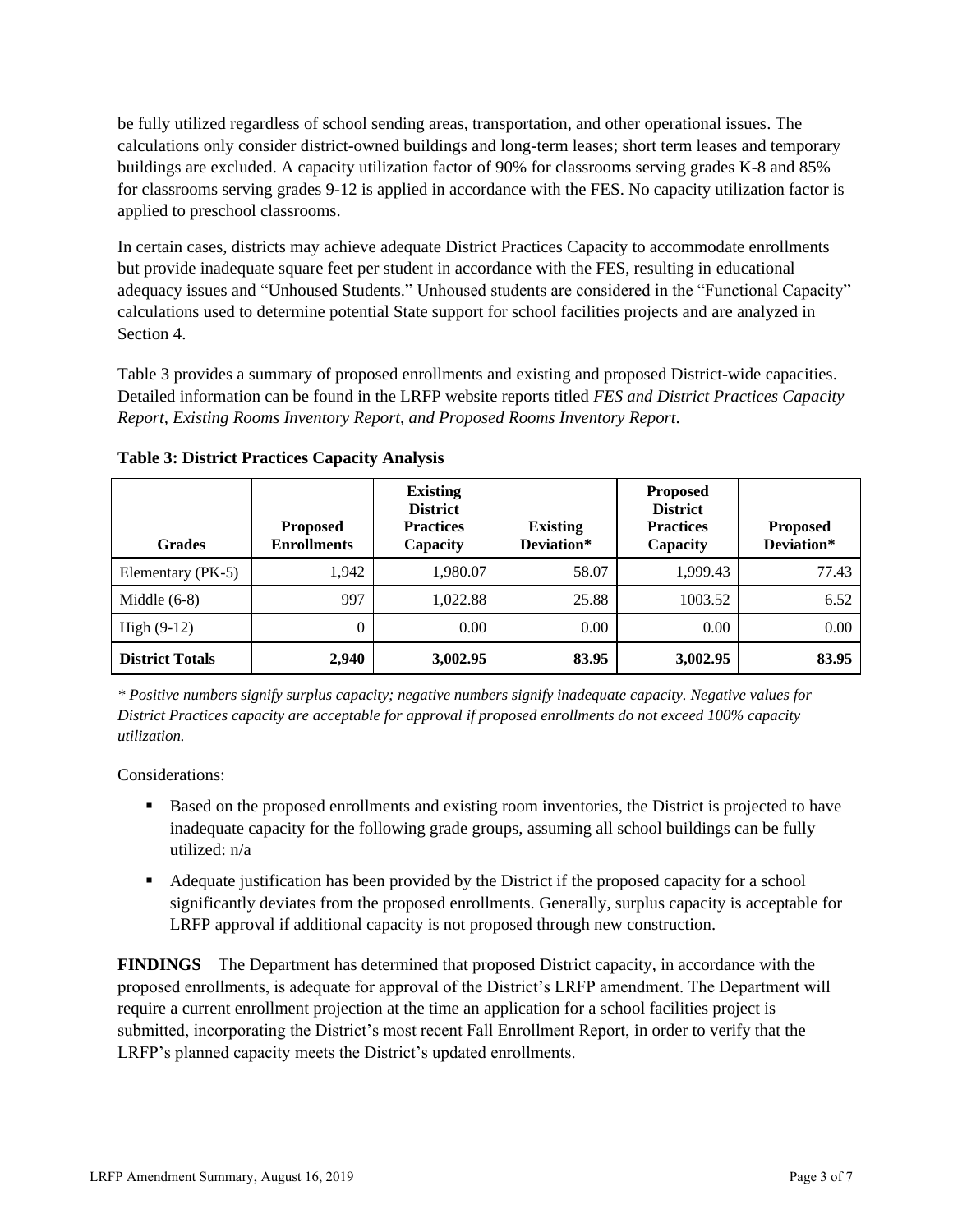### **4. New Construction Funding Eligibility**

*Functional Capacity* was calculated and compared to the proposed enrollments to provide a preliminary estimate of Unhoused Students and new construction funding eligibility.

*Functional Capacity* is the adjusted gross square footage of a school building *(total gross square feet minus excluded space)* divided by the minimum area allowance per full-time equivalent student for the grade level contained therein. *Unhoused Students* is the number of students projected to be enrolled in the District that exceeds the Functional Capacity of the District's schools pursuant to N.J.A.C. 6A:26-2.2(c). *Excluded Square Feet* includes (1) square footage exceeding the FES for any pre-kindergarten, kindergarten, general education, or self-contained special education classroom; (2) grossing factor square footage *(corridors, stairs, mechanical rooms, etc.)* that exceeds the FES allowance, and (3) square feet proposed to be demolished or discontinued from use. Excluded square feet may be revised during the review process for individual school facilities projects.

Table 4 provides a preliminary assessment of the Functional Capacity, Unhoused Students, and Estimated Maximum Approved Area for Unhoused Students for each FES grade group. The calculations exclude temporary facilities and short-term leased buildings. School buildings proposed for whole or partial demolition or reassignment to a non-school use are excluded from the calculations pending project application review. If a building is proposed to be reassigned to a different school, the square footage is applied to the proposed grades after reassignment. Buildings that are not assigned to a school are excluded from the calculations. In addition, only preschool students eligible for state funding (former ECPA students) are included. Detailed information concerning the calculations can be found in the *Functional Capacity and Unhoused Students Report* and the *Excluded Square Footage Report.*

|                                                | <b>PK/K-5</b> | $6 - 8$  | $9-12$   | <b>Total</b> |
|------------------------------------------------|---------------|----------|----------|--------------|
| PK Eligible Students/K-12 Proposed Enrollments | 1,922         | 997      | $\Omega$ |              |
| FES Area Allowance (SF/student)                | 125.00        | 134.00   | 151.00   |              |
| <b>Prior to Completion of Proposed Work:</b>   |               |          |          |              |
| <b>Existing Gross Square Feet</b>              | 384,865       | 247,462  | $\Omega$ | 632,328      |
| <b>Adjusted Gross Square Feet</b>              | 367,779       | 238,502  | $\Omega$ | 606,282      |
| <b>Adjusted Functional Capacity</b>            | 2,921.85      | 1,798.88 | $\Omega$ |              |
| <b>Unhoused Students</b>                       | 0.00          | 0.00     | 0.00     |              |
| Est. Max. Area for Unhoused Students           | 0.00          | 0.00     | 0.00     |              |
| <b>After Completion of Proposed Work:</b>      |               |          |          |              |
| Gross Square Feet                              | 384,866       | 247,462  | 0.00     | 632,328      |
| New Gross Square Feet                          | 0             | $\Omega$ | $\Omega$ | $\Omega$     |
| <b>Adjusted Gross Square Feet</b>              | 367,779       | 238,502  | $\theta$ | 606,282      |
| <b>Functional Capacity</b>                     | 2,921.85      | 1,798.88 | 0.00     |              |
| Unhoused Students after Construction           | 0.00          | 0.00     | 0.00     |              |
| Est. Max. Area Remaining                       | 0.00          | 0.00     | 0.00     |              |

| Table 4: Estimated Maximum Approved Area for Unhoused Students |  |  |
|----------------------------------------------------------------|--|--|
|                                                                |  |  |

Facilities used for non-instructional or non-educational purposes are ineligible for State support under the Act. However, projects for such facilities shall be reviewed by the Department to determine whether they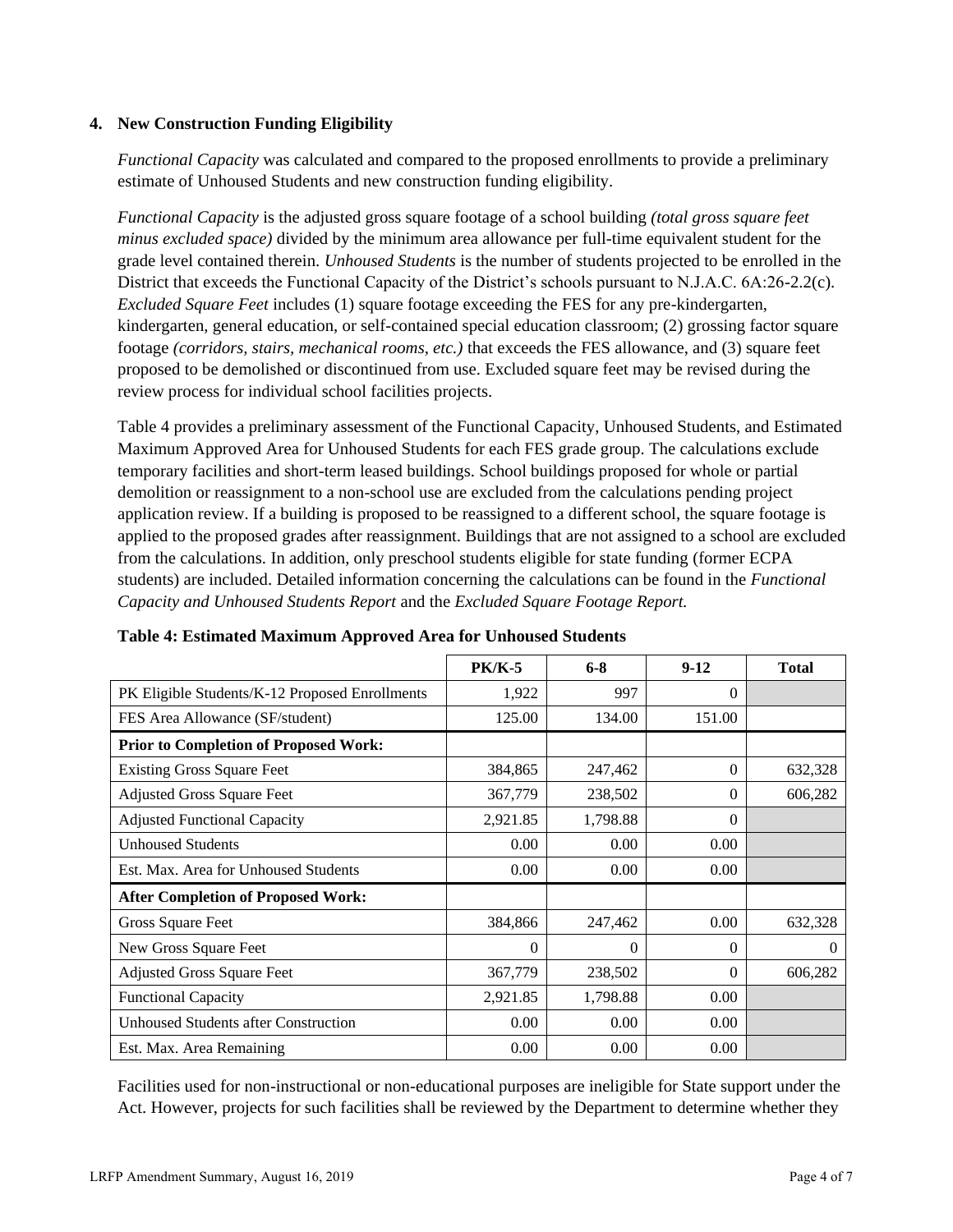are consistent with the District's LRFP and whether the facility, if it is to house students (full or part time) conforms to educational adequacy requirements. These projects shall conform to all applicable statutes and regulations.

Estimated costs represented in the LRFP by the District are for capital planning purposes only. The estimates are not intended to represent preliminary eligible costs or final eligible costs of approved school facilities projects.

Considerations:

- The District does not have approved projects pending completion, as noted in Section 1, that impact the Functional Capacity calculations.
- **•** The Functional Capacity calculations *exclude* square feet proposed for demolition or discontinuation for the following FES grade groups and school buildings pending a feasibility study and project review: n/a .
- Based on the preliminary assessment, the District has Unhoused Students prior to the completion of proposed work for the following FES grade groups: n/a .
- E New construction is proposed for the following FES grade groups:  $n/a$ .
- Proposed new construction exceeds the estimated maximum area allowance for Unhoused Students prior to the completion of the proposed work for the following grade groups: n/a .
- **•** The District, based on the preliminary LRFP assessment, will not have Unhoused Students after completion of the proposed LRFP work. If the District is projected to have Unhoused Students, adequate justification has been provided to confirm educational adequacy in accordance with Section 6 of this determination.

**FINDINGS** Functional Capacity and Unhoused Students calculated in the LRFP are preliminary estimates. Preliminary Eligible Costs (PEC) and Final Eligible Costs (FEC) will be included in the review process for specific school facilities projects. A feasibility study undertaken by the District is required if building demolition or replacement is proposed per N.J.A.C. 6A:26-2.3(b)(10).

### **5. Proposed Work**

The District assessed program space, capacity, and physical plant deficiencies to determine corrective actions. Capital maintenance, or *"system actions,"* address physical plant deficiencies due to operational, building code, and /or life cycle issues. Inventory changes, or *"inventory actions,*" add, alter, or eliminate sites, site amenities, buildings, and/or rooms.

The Act (N.J.S.A. 18A:7G-7b) provides that all school facilities shall be deemed suitable for rehabilitation unless a pre-construction evaluation undertaken by the District demonstrates to the satisfaction of the Commissioner that the structure might pose a risk to the safety of the occupants even after rehabilitation or that rehabilitation is not cost-effective. Pursuant to N.J.A.C. 6A:26-2.3(b)(10), the Commissioner may identify school facilities for which new construction is proposed in lieu of rehabilitation for which it appears from the information presented that new construction is justified, provided, however, that for such school facilities so identified, the District must submit a feasibility study as part of the application for the specific school facilities project. The cost of each proposed building replacement is compared to the cost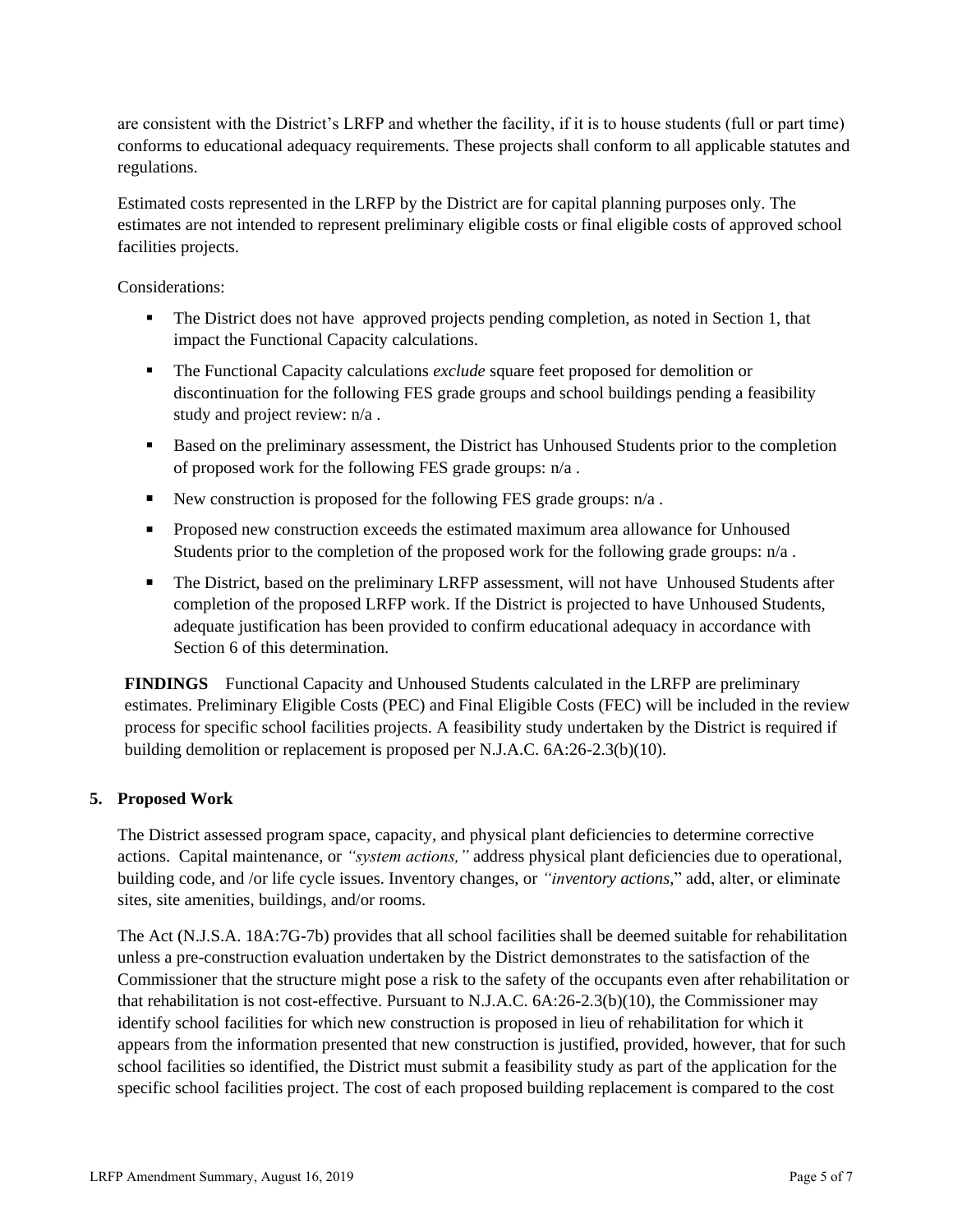of additions or rehabilitation required to eliminate health and safety deficiencies and to achieve the District's programmatic model.

Table 5 lists the scope of work proposed for each school based on the building(s) serving their student population. Detailed information can be found in the LRFP website reports titled *"School Asset Inventory," "LRFP Systems Actions Summary," and "LRFP Inventory Actions Summary."*

With the completion of the proposed work, the following schools are proposed to be eliminated: n/a; the following schools are proposed to be added: n/a.

| <b>Proposed Scope of Work</b>                                                                  | <b>Applicable Schools</b>                                                                                                                         |
|------------------------------------------------------------------------------------------------|---------------------------------------------------------------------------------------------------------------------------------------------------|
| <b>Renovation only (no new construction)</b>                                                   |                                                                                                                                                   |
| System actions only (no inventory actions)                                                     | Barley Sheaf (030), Cooper Hill (033), Frances<br>Desmares (035), Reading-Fleming<br>Intermediate (040), (JP Case (045), Robert<br>Hunter $(050)$ |
| Existing inventory actions only (no systems actions)                                           | n/a                                                                                                                                               |
| Systems and inventory changes                                                                  | n/a                                                                                                                                               |
| <b>New construction</b>                                                                        |                                                                                                                                                   |
| Building addition only (no systems or existing inventory actions)                              | n/a                                                                                                                                               |
| Renovation and building addition (system, existing inventory,<br>and new construction actions) | n/a                                                                                                                                               |
| New building on existing site                                                                  | n/a                                                                                                                                               |
| New building on new or expanded site                                                           | n/a                                                                                                                                               |
| Site and building disposal (in addition to above scopes)                                       |                                                                                                                                                   |
| Partial building demolition                                                                    | n/a                                                                                                                                               |
| Whole building demolition                                                                      | n/a                                                                                                                                               |
| Site and building disposal or discontinuation of use                                           | n/a                                                                                                                                               |

### **Table 5. School Building Scope of Work**

**FINDINGS** The Department has determined that the proposed work is adequate for approval of the District's LRFP amendment. However, Department approval of proposed work in the LRFP does not imply the District may proceed with a school facilities project. The District must submit individual project applications with cost estimates for Department project approval. Both school facilities project approval and other capital project review require consistency with the District's approved LRFP.

## **6. Proposed Room Inventories and the Facilities Efficiency Standards**

The District's proposed school buildings were evaluated to assess general educational adequacy in terms of compliance with the FES area allowance pursuant to N.J.A.C. 6A:26-2.2 and 2.3.

District schools are not proposed to provide less square feet per student than the FES after the completion of proposed work as indicated in Table 5.

**FINDINGS** The Department has determined that the District's proposed room inventories are adequate for LRFP approval. If school(s) are proposed to provide less square feet per student than the FES area allowance, the District has provided justification indicating that the educational adequacy of the facility